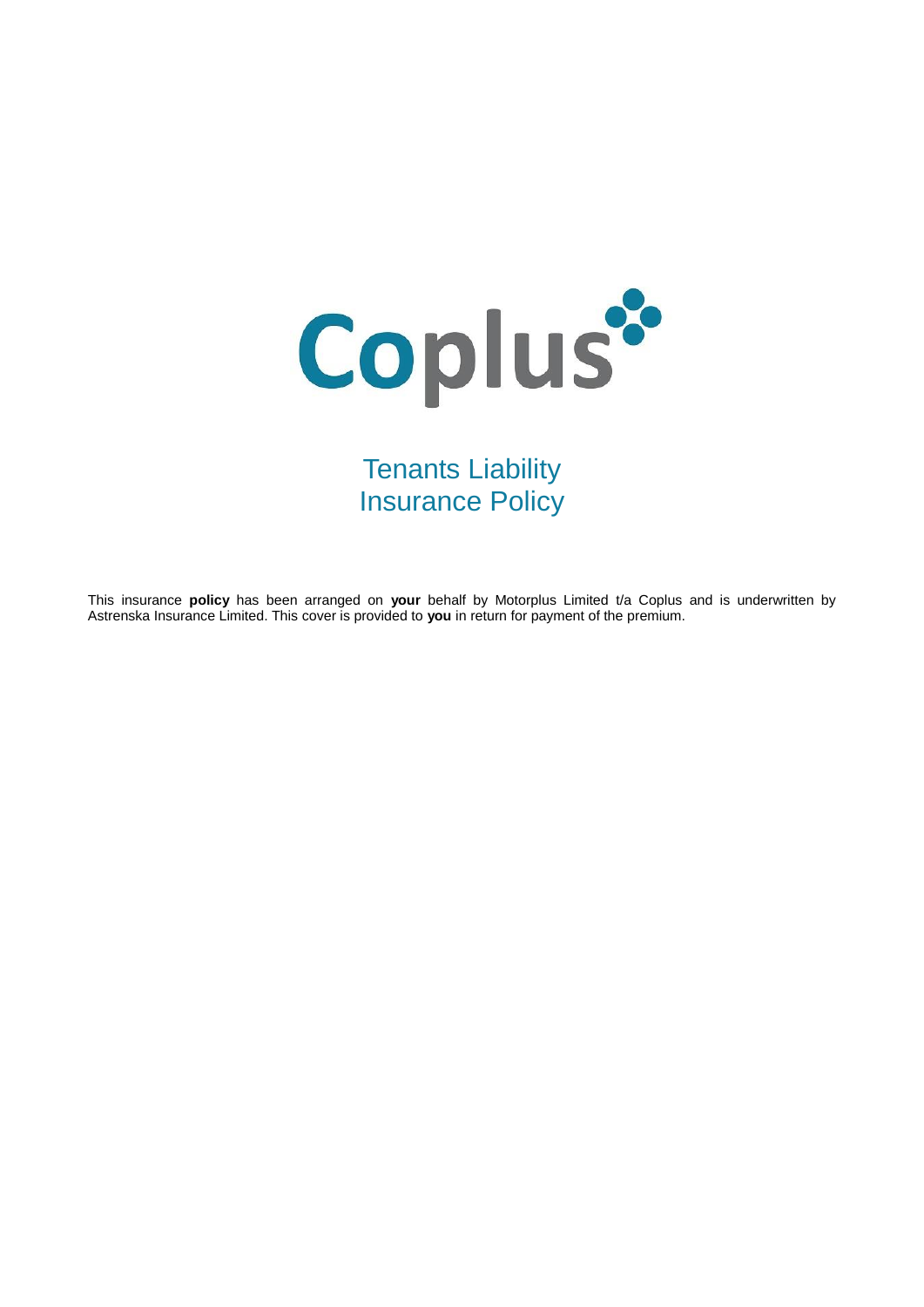

# **Policy Wording**

### **Who does it cover?**

The person named on the **policy schedule** and any member of their **family** permanently residing with them.

## **What criteria apply?**

- The insured property must be the policyholder's main residence and must be within the United Kingdom, Northern Ireland, the Channel Islands or the Isle of Man;
- The policyholder is a **tenant** of the **home** by virtue of a **tenancy agreement**.

## **Important information**

This **policy** has been offered based on information provided by **you**. If any of this information is incorrect, or changes during the term of **your policy**, please let **your** insurance broker know at **your** earliest convenience to ensure that **your** cover remains fully effective and in force.

**You** are required by the provisions of the Consumer Insurance (Disclosure and Representations) Act 2012 to take care to:

- a) supply accurate and complete answers to all the questions **we** or **your** insurance broker may ask as part of **your** application for cover under the **policy**;
- b) to make sure that all information supplied as part of **your** application for cover is true and correct;
- c) tell **us** of any changes to the answers **you** have given as soon as possible.

**You** must take reasonable care to provide complete and accurate answers to the questions **we** ask when **you** take out, make changes to and renew **your policy**. If any information **you** provide is not complete and accurate, this may mean **your policy** is invalid and that it does not operate in the event of a claim or **we** may not pay any claim in full.

This **policy** must be read together with **your** current schedule, insurance product information document and any **endorsements** or certificates. These items together form **your** contract of insurance.

| <b>CONTENT</b>                                |          |
|-----------------------------------------------|----------|
| Who does it cover                             | page 1   |
| Important information                         | page 1   |
| How to make a claim                           | page 1-2 |
| How to make a complaint                       | page 2   |
| Our regulator and insurer                     | page 2   |
| <b>Privacy Statement</b>                      | page 2   |
| Renewal procedure                             | page 3   |
| Choice of law and jurisdiction                | page 3   |
| Contracts (Rights of Third Parties) Act 1999  | page 3   |
| <b>Financial Services Compensation Scheme</b> | page 3   |
| Sanctions                                     | page 3   |
| Use of Language                               | page 3   |
| Other formats                                 | page 3   |
| General definitions                           | page 3-4 |
| Cover                                         | page 4-5 |
| <b>General Conditions</b>                     | page 5-6 |
| <b>General Exclusions</b>                     | page 6-7 |
| Astrenska Privacy Notice                      | page 7-8 |

#### **How to make a claim**

To notify a claim please contact **us** no later than 30 days of the event that gives rise to the claim.

# Tel: **0333 241 3369**

Please quote "Tenants Liability" in all communications.

Our claims line is open 24 hours a day, 365 days a year to assist **you**.

Or **you** can write to **us** at:

**Coplus** Floor<sub>2</sub> Norfolk Tower 48-52 Surrey Street Norwich NR1 3PA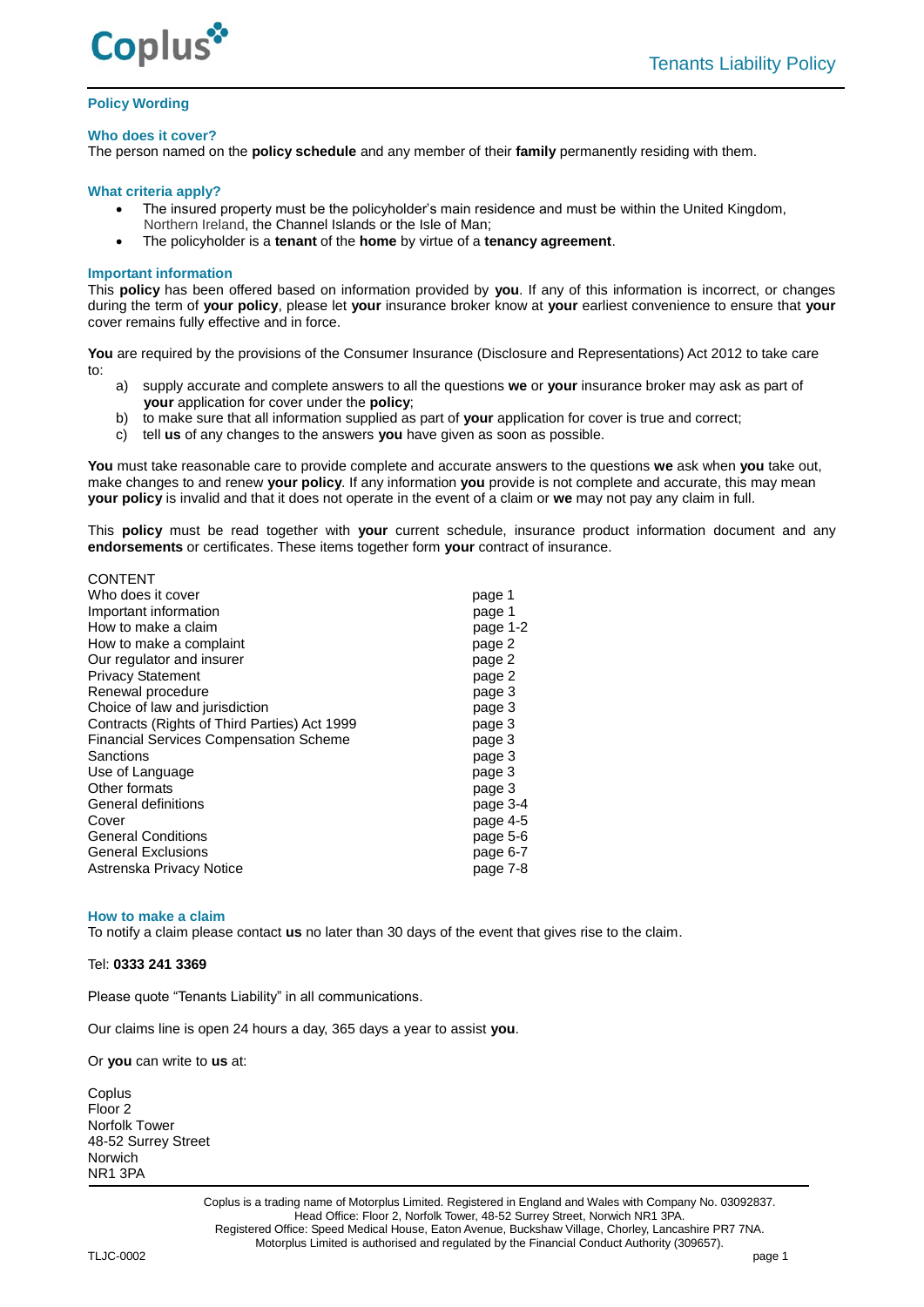

All claims involving theft**,** attempted theft or malicious damage must be reported to the police and a valid crime reference obtained.

### **How to make a complaint**

**We** hope that **you** are completely happy with this **policy** and the service that **you** receive, however if **you** do have any reason to make a complaint, please follow the procedure below.

If **your** complaint relates to the sale of this **policy**, please contact **your** insurance broker.

If **your** complaint relates to a claim, please contact **us** at: **Coplus** Floor 2 Norfolk Tower 48-52 Surrey Street Norwich NR1 3PA Telephone: **0333 241 3369**

If for any reason it is not possible for **us** to reach an agreement, **you** have the right to make an appeal to the Financial Ombudsman Service. This applies if **you** are an individual, or in a business capacity if **your** annual turnover is up to EUR 2,000,000 (or equivalent in sterling) and **you** have fewer than 10 members of staff. **You** can contact the Financial Ombudsman Service at:

The Financial Ombudsman Service Exchange Tower London E14 9SR Telephone: **0800 023 4567** Email: [complaint.info@financial-ombudsman.org.uk](mailto:complaint.info@financial-ombudsman.org.uk) Website: [www.financial-ombudsman.org.uk](http://www.financial-ombudsman.org.uk/)

### **Our regulator and Insurer**

This insurance is arranged by Motorplus Limited t/a Coplus and underwritten by Astrenska Insurance Limited, whose registered office is at Cutlers Exchange, 123 Houndsditch, London, EC3A 7BU. This insurance is effected in England and is subject to the Laws of England and Wales.

Astrenska Insurance Limited is authorised by the Prudential Regulation Authority and regulated by the Financial Conduct Authority and the Prudential Regulation Authority. Financial services register number 202846. These details can be checked on the Financial Services Register by visiting: www.fca.org.uk or by contacting the Financial Conduct Authority on 0800 111 6768.

Motorplus Limited t/a Coplus are authorised and regulated by the Financial Conduct Authority.

### **Privacy Statement**

For full details of how **we** protect **your** privacy and process **your** data please read the Privacy Statement that accompanies this **policy**. The Privacy Statement can also be viewed online by visiting [https://www.coplus.co.uk/data](https://www.coplus.co.uk/data-privacy-notice/)[privacy-notice](https://www.coplus.co.uk/data-privacy-notice/)

### **Telephone calls**

Please note that for **our** mutual protection telephone calls may be monitored and/or recorded.

### **Fraud prevention, detection and claims history**

In order to prevent and detect fraud **we** may at any time:

- share information about **you** with other organisations and public bodies including the police;
- check and/or file **your** details with fraud prevention agencies and databases, and if **you** give **us** false or inaccurate information and **we** suspect fraud, **we** will record this.

**We** and other organisations may also search these agencies and databases to:

- help make decisions about the provision and administration of insurance, credit and related services for **you** and members of **your** household;
- trace debtors or beneficiaries, recover debt, prevent fraud and to manage **your** accounts or insurance policies;
- check **your** identity to prevent money laundering, unless **you** provide **us** with other satisfactory proof of identity;
- undertake credit searches and additional fraud searches.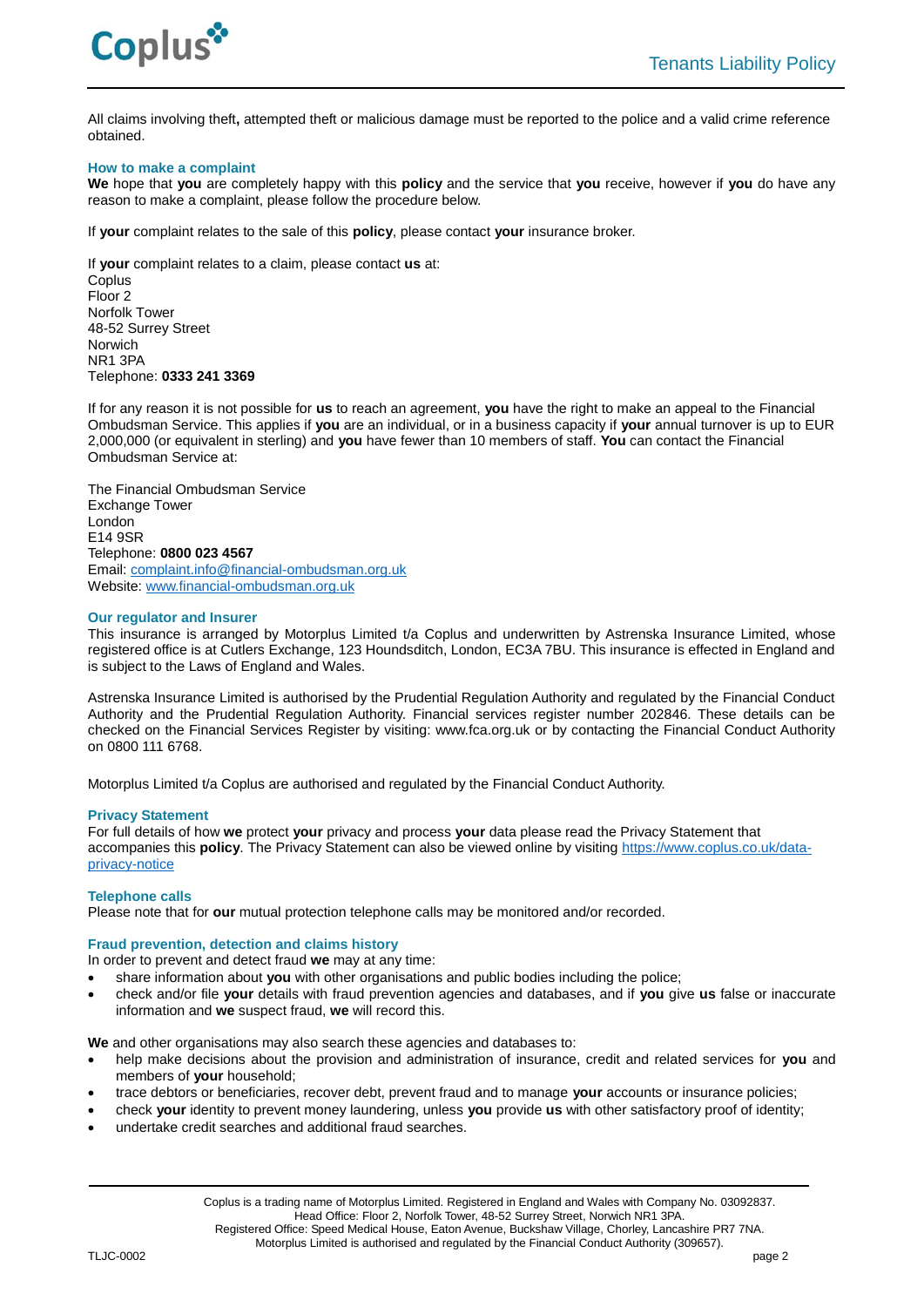

## **Renewal procedure**

The term of **your** Tenants Liability **policy** is one year. The **period of insurance** will end exactly one year after inception unless **you** renew **your policy**. If **you** wish to renew this insurance **policy** please contact **your** insurance broker who will be able to discuss **your** requirements.

### **Choice of law and jurisdiction**

Unless otherwise agreed in writing, the law of England and Wales will apply to the contract or if at the date of contract **you** are a resident of Scotland, Northern Ireland, Channel Islands of the Isle of Man, in which case the law for that country will apply.

Unless otherwise agreed in writing, the courts of England and Wales, or the country in which **your** main residence is situated will have jurisdiction for hearing and determining any litigation arising out of or in connection with any dispute regarding the interpretation of this **policy**.

### **Contracts (Rights of Third Parties) Act 1999**

The terms of this **policy** are only enforceable by **you**. A person who is not named under this **policy** has no rights under the Contracts (Rights of Third Parties) Act 1999 to enforce any term of this **policy** but this does not affect any right or remedy of a third party, which exists or is available apart from that Act.

### **Your Agreement with Others**

This contract of insurance is personal to **you** the policyholder, and the **insurer**.

**We** will not be bound by any agreement between **you** and **your** appointed representative, or **you** and any other person or organisation.

**You** may not assign any of the rights under this **policy** without the **insurer's** express prior written consent

## **Financial Services Compensation Scheme**

Astrenska Insurance Limited is covered by the Financial Services Compensation Scheme. **You** may be entitled to compensation from the scheme in the event that Astrenska Insurance Limited cannot meet its obligations. This depends on the type of insurance and the circumstances of the claim. Most insurance contracts are covered for 90% of the claim with no upper limit. **You** can obtain further information about compensation scheme arrangements from the FSCS by visiting www.fscs.org.uk.

## **Sanctions**

**We** shall not provide cover or be liable to pay any claim or other sums, including return premiums, where this would expose **us** to any sanction, prohibition or restriction under United Nations resolutions, asset freezing or trade or economic sanctions, laws or regulations of the European Union, United Kingdom, and/or all other jurisdictions where we transact business.

### **Use of language**

Unless otherwise agreed, for the purposes of this insurance contract the language used will be English.

#### **Other formats**

If **you** require this document in any other format please do not hesitate to contact **us**.

### **General definitions**

The words and phrases listed below will have the same meanings wherever they appear in this **policy**. These words and phrases can be identified in **bold** throughout the **policy**.

| <b>Accidental Damage:</b> | Damage caused suddenly and unexpectedly, occurring at a specific time and caused by an<br>external force.                                                                                                                            |
|---------------------------|--------------------------------------------------------------------------------------------------------------------------------------------------------------------------------------------------------------------------------------|
| <b>Claims Limit:</b>      | The amount as shown in the <b>policy schedule</b> and being the maximum amount the <b>insurer</b><br>will pay in the event of any claim on this <b>policy</b> . This maximum claims limit covered under this<br>policy is $£5,000$ . |
| Endorsement:              | A specific term, condition or variation to the <b>policy</b> .                                                                                                                                                                       |
| Excess:                   | The first £100 of each and every claim.                                                                                                                                                                                              |
| Family:                   | Your domestic partner and other relations that permanently reside with you.                                                                                                                                                          |
| Home:                     | The private dwelling shown in <b>your policy schedule</b> together with its garages and domestic<br>outbuildings for which you are a tenant.                                                                                         |
| Insurer:                  | Astrenska Insurance Limited.                                                                                                                                                                                                         |

Coplus is a trading name of Motorplus Limited. Registered in England and Wales with Company No. 03092837. Head Office: Floor 2, Norfolk Tower, 48-52 Surrey Street, Norwich NR1 3PA. Registered Office: Speed Medical House, Eaton Avenue, Buckshaw Village, Chorley, Lancashire PR7 7NA. Motorplus Limited is authorised and regulated by the Financial Conduct Authority (309657).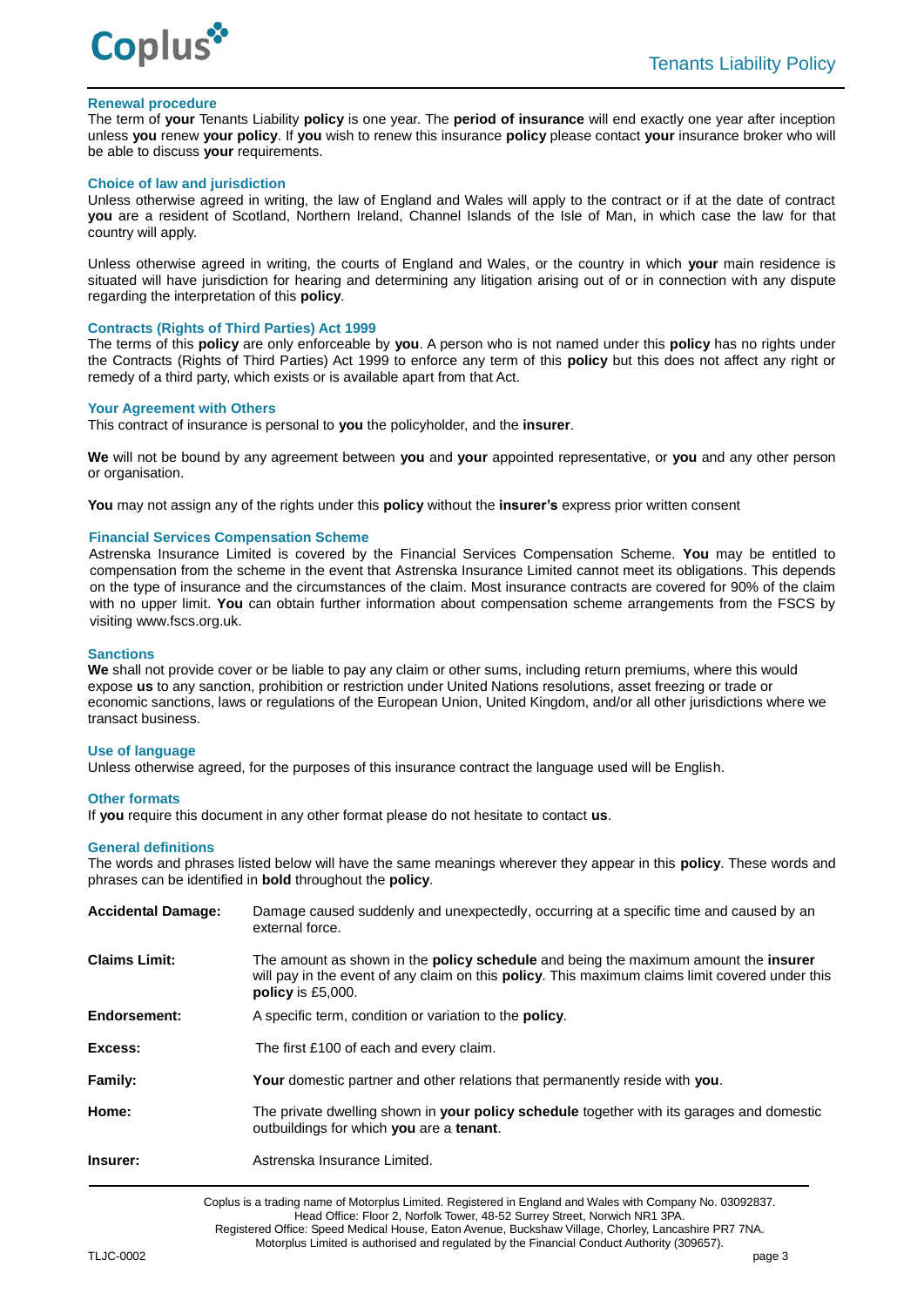

| Landlord:                   | The person or persons named in your tenancy agreement as the landlord of your home.                                                                                                                                               |
|-----------------------------|-----------------------------------------------------------------------------------------------------------------------------------------------------------------------------------------------------------------------------------|
| <b>Landlord's Property:</b> | Landlord's buildings, household goods, furniture, fixtures and fittings for which you are<br>legally responsible including television, satellite and radio receiving aerials, aerial fittings and<br>masts fixed to the dwelling. |
| Money:                      | Cash, cheques, postal orders, unused postage stamps, saving stamps and certificates,<br>premium bonds and gift vouchers, season tickets and travel tickets, travellers cheques.                                                   |
| <b>Period of Insurance:</b> | The period of 12 calendar months beginning with the date of inception of this policy<br>as detailed on the policy schedule.                                                                                                       |
| Policy:                     | The policy incorporates the policy booklet, the <b>policy schedule</b> and all terms, conditions and<br>endorsements of your insurance contract with the insurer.                                                                 |
| <b>Policy Schedule:</b>     | The document which provides specific details of the insurance cover in force.                                                                                                                                                     |
| <b>Tenancy Agreement:</b>   | The written agreement that sets out your obligations as a tenant to the Landlord.                                                                                                                                                 |
| Tenant:                     | The occupier of the home by virtue of a tenancy agreement.                                                                                                                                                                        |
| <b>Territorial Limits:</b>  | The United Kingdom, Northern Ireland, the Channel Islands and the Isle of Man.                                                                                                                                                    |
| Terrorism:                  | Any direct or indirect consequence of terrorism as defined by the Terrorism Act 2000 and any<br>amending or substituting legislation.                                                                                             |
| <b>Uninsurable Risks:</b>   | Wear and tear, depreciation, fungus, rot, vermin, insect or domestic pet damage, mechanical<br>or electrical fault, process of cleaning, repairing, restoration, renovating or any gradually<br>operating cause or process.       |
| Unoccupied:                 | Not lived in by you or without sufficient furniture and furnishings for normal living purposes.                                                                                                                                   |
| Valuable:                   | Precious metals, jewellery, watches, stamp, coin and medal collections, money, photographic<br>equipment, furs, curios, and works of art.                                                                                         |
| <b>Vehicles and Craft:</b>  | Any electrically or mechanically-powered vehicles, caravans, trailers, watercraft including<br>surfboards, hovercraft, aircraft, all-terrain vehicles or quad bikes, other than:                                                  |
|                             | domestic gardening equipment;<br>i)<br>battery-operated golf trolleys;<br>ii)<br>iii)<br>wheelchairs;<br>iv)<br>battery - or pedestrian-operated models or toys.                                                                  |
| We/Us/Our:                  | Motorplus Limited t/a Coplus acting on behalf of Astrenska Insurance Limited.                                                                                                                                                     |
| You/Your:                   | The person(s) specified in the <b>policy schedule</b> and any member of their family permanently<br>residing with them.                                                                                                           |

# **Cover**

In the event of **accidental damage** to **landlord's property** caused by **you**, the **insurer** will, at their option:

- 1. replace the damaged **landlord's property** as new, or
- 2. pay for the cost of replacing the damaged item as new, or 3. pay the cost of repairing the item(s).
- pay the cost of repairing the item(s).

# **Conditions applying to this section**

- a) The **insurer's** liability will not exceed the **claims limit** shown on **your schedule**.
- b) The **insurer** will not pay for the cost of replacing or repairing any undamaged item(s) of the **landlord's property** of **your home** which forms part of a pair, set, suite or part of a common design.
- c) **You** must not undertake any repairs to the **landlord's property** without the **insurer's** prior written consent.

# **Exclusions applying to this section**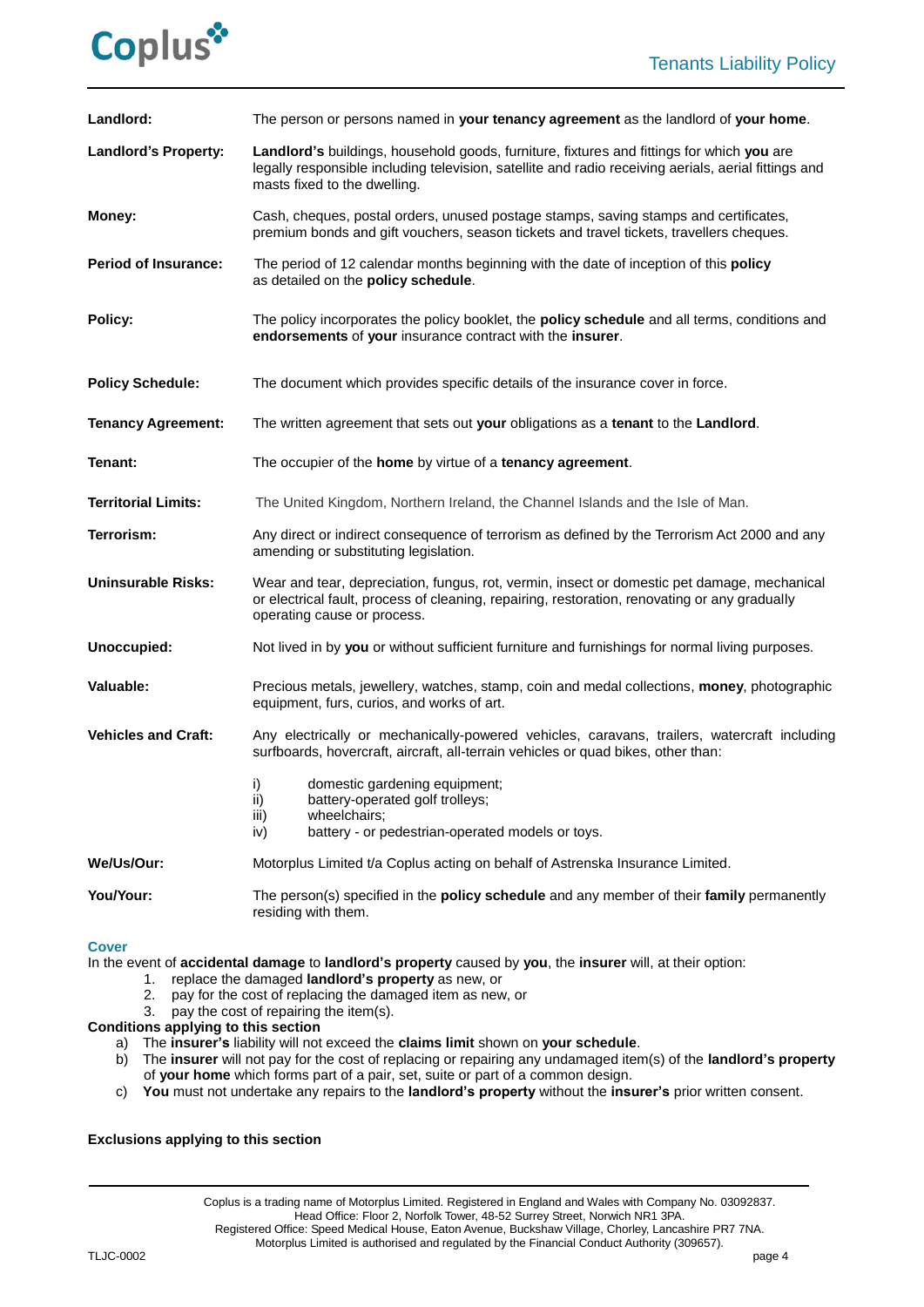

The **insurer** will not pay claims arising from or caused by fire, smoke, lightning, earthquake, explosion, escape of water, storm, flood, theft, attempted theft, falling trees/branches or satellite dishes, malicious damage or vandalism, subsidence, heave or landslip.

# **General Conditions**

### **1. Claims**

- a) If **you** need to make a claim under this **policy**, **you** must do the following:
	- i) Provide the **insurer** with full details of **your** claim as soon as possible after the event and in any case no later than 30 days of the event that gives rise to the claim;
	- ii) Take all steps necessary to reduce further loss, damage or injury;
	- iii) Provide the **insurer** with all information and evidence, including written estimates and proof of ownership and value that the **insurer** may request.

Under no circumstances must **you** admit any liability or responsibility or negotiate or settle any aspect of any claim without the **insurer's** permission in writing to do so.

- b) On receipt of a notification of a claim, the **insurer** may do the following:
	- i) Enter any building following loss or damage with the **landlord's** permission;
	- ii) Take over and pursue or settle any claim on **your** behalf. **You** must allow the **insurer** to pursue at the **insurer's** own expense and for their benefit any claim for compensation against any other person or organisation and **you** must give them all the information needed to do so;
	- iii) Appoint a loss adjuster to handle the claim on the **insurer's** behalf;
	- iv) Arrange to repair the damage to the building and/or any other property or item and handle any salvage appropriately;
	- v) Make a deduction for wear and tear if the **landlord's property** is not properly maintained and in a good state of repair;
	- vi) Contact **you** directly at any point concerning **your** claim.

## **2. Cancellation**

If **you** decide that for any reason, this **policy** does not meet **your** insurance needs then please return it to **your** insurance broker within 14 days from the day of purchase or the day on which **you** receive **your policy** documentation, whichever is the later. On the condition that no claims have been made or are pending, **we** will then refund **your** premium in full.

**You** may cancel the insurance cover after 14 days by informing **your** insurance broker, however no refund of premium will be payable.

The **insurer** shall not be bound to accept renewal of any insurance and may at any time cancel any insurance document by giving 30 days' notice in writing where there is a valid reason for doing so. A cancellation letter will be sent to **you** at **your** last known address. Valid reasons may include but are not limited to:

- a) Where the **insurer** reasonably suspects fraud
- b) Non-payment of premium
- c) Threatening and abusive behaviour
- d) Non-compliance with **policy** terms and conditions
- e) **You** have not taken reasonable care to provide accurate and complete answers to the questions **we** or **your** insurance broker ask.

If the **insurer** cancels the **policy** and/or any additional covers **you** will receive a refund of any premiums **you** have paid for the cancelled cover, less a proportionate deduction for the time the **insurer** has provided cover.

Where the **insurer's** investigations provide evidence of fraud or misrepresentation, the **insurer** may cancel the **policy** immediately and backdate the cancellation to the date of the fraud or the date when **you** provided **us** with incomplete or inaccurate information. This may result in **your policy** being cancelled from the date **you** originally took it out and the **insurer** will be entitled to keep the premium.

If **your policy** is cancelled because of fraud or misrepresentation, this may affect **your** eligibility for insurance with the **insurer**, as well as other insurers, in the future.

#### **3. Arbitration Clause**

If there is a dispute between **you** and **us**, or **you** and the **insurer**, which arises from this insurance, **you** can make a complaint to **us** in accordance with the complaints process. If **we**, or the **insurer**, are not able to resolve the matter satisfactorily and the matter can be dealt with by the Financial Ombudsman Service, **you** can ask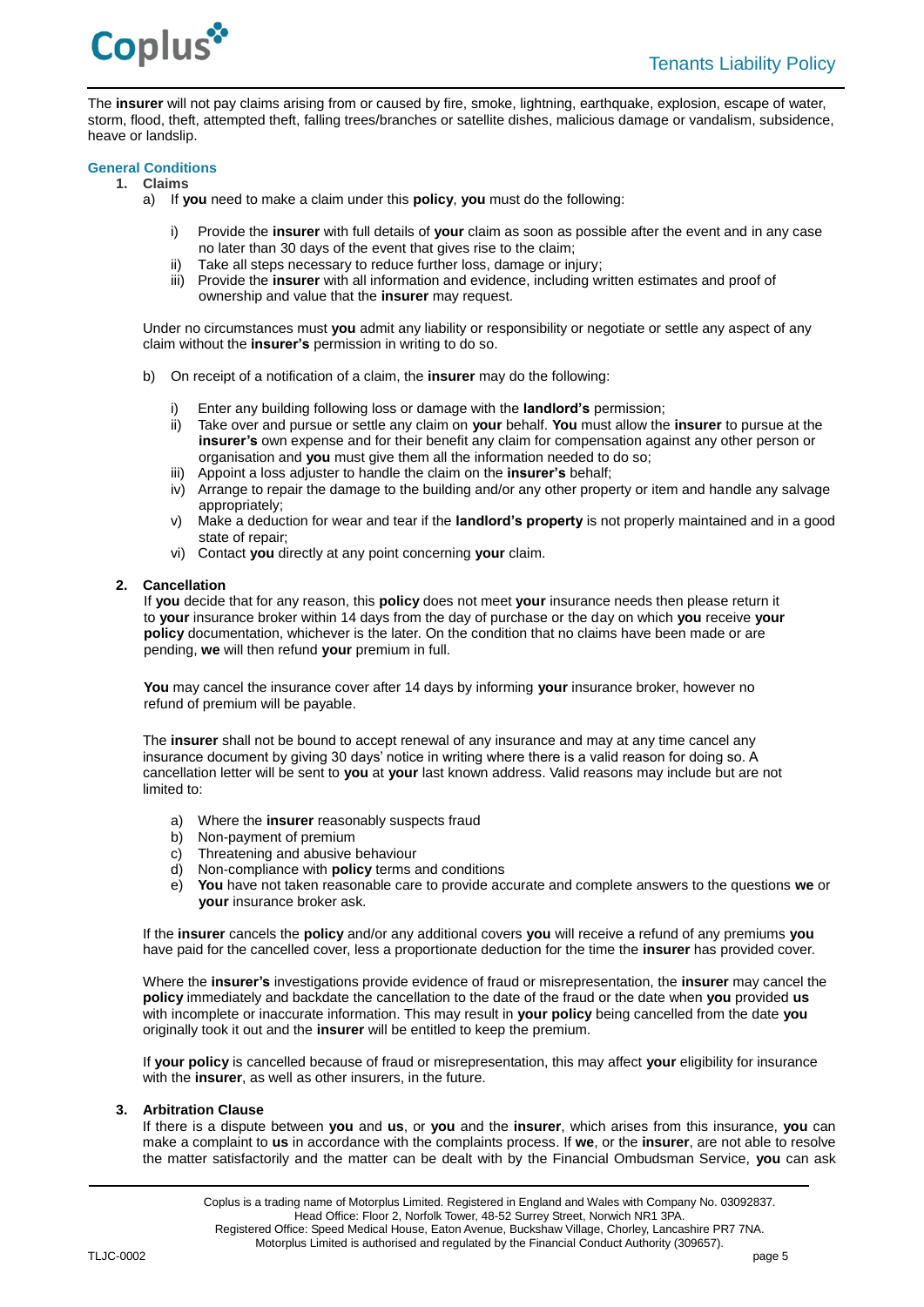

### them to arbitrate in the matter.

If the matter cannot be dealt with by the Financial Ombudsman Service, it can be referred to arbitration by a single arbitrator who will be agreed by both **you** and **us**. The arbitration shall be in accordance with the Arbitration Act 1996 and will be binding on both parties. The costs of the arbitration shall be at the discretion of the arbitrator.

# **4. Fraudulent Claims**

**You** must not act in a fraudulent way. If **you** or anyone acting for **you**:

- fails to reveal or hides a fact likely to influence whether **we** accept **your** proposal, **your** renewal, or any adjustment to **your policy**;
- fails to reveal or hides a fact likely to influence the cover **we** provide;
- makes a statement to **us** or anyone acting on **our** behalf, knowing the statement to be false;
- sends **us** or anyone acting on **our** behalf a document, knowing the document to be forged or false;
- makes a claim under the **policy**, knowing the claim to be false or fraudulent in any way; or
- makes a claim for any loss or damage **you** caused deliberately or with **your** knowledge.

If **your** claim is in any way dishonest or exaggerated then **we** will not pay any benefit under this **policy** or return any premium to **you** and **we** may cancel **your policy** immediately and backdate the cancellation to the date of the fraudulent claim. **We** may also take legal action against **you** and inform the appropriate authorities.

### **5. Statutory Regulations**

In all matters relating to the performance of this insurance contract, it is the responsibility of both **you** and **us** that **we** both respectively comply with all Acts of Parliament and with all orders, regulations and bylaws made with statutory authority by Government Departments or by local or other authorities. The cost of meeting the requirements of this clause will be payable by **you** and **us** in **our** own rights respectively.

### **6. Severability Clause**

If any term of this contract of insurance is to any extent invalid, illegal or incapable of being enforced, such term will be excluded to the extent of such invalidity, illegality or unenforceability; all other terms will remain in full force and effect.

### **7. Acts of Parliament**

All references to Acts of Parliament in this **policy** shall include the equivalent laws in Scotland, Northern Ireland, the Isle of Man and the Channel Islands and shall include any subsequent amendments, re-enactments or regulations.

## **General Exclusions**

These exclusions apply to the whole **policy** document. The **insurer** will not pay claims in respect of:

- 1) The **excess** which is payable by **you**;
- 2) Any amount exceeding the **claims limit** stated in **your policy schedule**;
- 3) Damage by any cause other than **accidental damage**;
- 4) Property owned by **you** or in **your** custody or control that does not belong to **your landlord**;
- 5) Damage whilst **your home** is **unoccupied** for 30 days or more;
- 6) Any claim that arises as a result of a deliberate action by **you** or anybody associated with **you**;
- 7) Damage caused by wear and tear, settlement, shrinkage, vermin, insects, damp, dry or wet rot, weather or atmospheric conditions or anything that happens gradually;
- 8) The process of cleaning, altering or repairing/ restoration;
- 9) Mechanical or electrical breakdown;
- 10) Loss of value;
- 11) Damage occurring after **you** have vacated the **home**;
- 12) Damage to **valuables** and **money**;
- 13) Damage to **vehicles and craft**;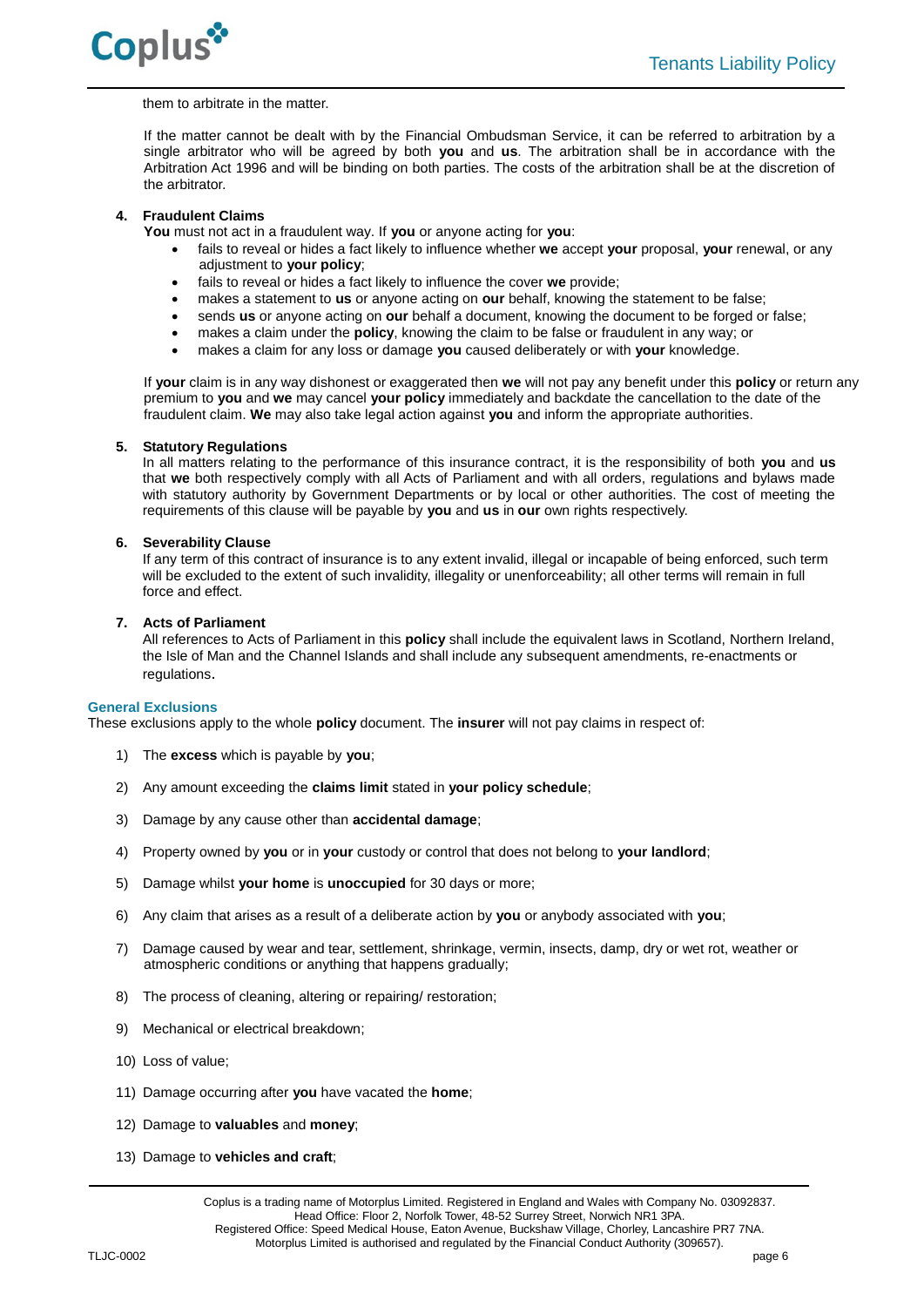

- 14) Any direct or indirect consequence of:
	- Irradiation, or contamination by nuclear material; or
	- The radioactive, toxic, explosive or other hazardous or contaminating properties of any radioactive matter; or
	- Any device or weapon which employs atomic or nuclear fission or fusion or other comparable reaction or radioactive force or matter.
- 15) Loss or damage caused by war, invasion, foreign enemy hostilities (whether war is declared or not), civil war, **terrorism**, rebellion, revolution, military force or coup, or confiscation, nationalisation, requisition, destruction of or damage to property by or under the order of any government, local or public authority;
- 16) Any consequence, howsoever caused, including but not limited to Computer Virus in Electronic Data being lost, destroyed, distorted, altered or otherwise corrupted.

For the purposes of this **policy**, Electronic Data shall mean facts, concepts and information stored to form useable for communications, interpretations, or processing by electronic or electromechanical data processing or other electronically controlled hardware, software and other coded instructions for the processing and manipulation of data, or the direction and manipulation of such hardware.

For the purposes of this **policy**, Computer Virus shall mean a set of corrupting, harmful, or otherwise unauthorised instructions or code, whether these have been introduced maliciously or otherwise, and multiply themselves through a computer system or network of whatsoever nature.

## **Astrenska Privacy Notice**

# **How we use the information about you**

As your insurer and a data controller, we collect and process information about you so that we can provide you with the products and services you have requested. We also receive personal information from your agent on a regular basis while your policy is still live. This will include your name, address, risk details and other information which is necessary for us to:

- Meet our contractual obligations to you;
- issue you this insurance policy;
- deal with any claims or requests for assistance that you may have

• service your policy (including claims and policy administration, payments and other transactions); and, detect, investigate and prevent activities which may be illegal or could result in your policy being cancelled or treated as if it never existed;

• protect our legitimate interests

In order to administer your policy and deal with any claims, your information may be shared with trusted third parties. This will include members of The Collinson Group, contractors, investigators, crime prevention organisations and claims management organisations where they provide administration and management support on our behalf. Some of these companies are based outside of the European Union where different data privacy laws apply. Wherever possible, we will have strict contractual terms in place to make sure that your information remains safe and secure. We will not share your information with anyone else unless you agree to this, or we are required to do this by our regulators (e.g. the Financial Conduct Authority) or other authorities.

The personal information we have collected from you will be shared with fraud prevention agencies and databases who will use it to prevent fraud and money-laundering and to verify your identity. If fraud is detected, you could be refused certain services, finance, or employment. Further details of how your information will be used by us and these fraud prevention agencies and databases, and your data protection rights, can be found by visiting [www.cifas.org.uk/fpn](../../../../Commercial/Ops%20forms%20&%20Check%20lists/Check%20lists/Templates/www.cifas.org.uk/fpn) and [www.insurancefraudbureau.org/privacy-policy.](http://www.insurancefraudbureau.org/privacy-policy)

# **Processing your data**

Your data will generally be processed on the basis that it is:

- necessary for the performance of the contract that you have with us;
- is in the public or your vital interest: or
- for our legitimate business interests.

If we are not able to rely on the above, we will ask for your consent to process your data.

## **How we store and protect your information**

All personal information collected by us is stored on secure servers which are either in the United Kingdom or European Union.

We will need to keep and process your personal information during the period of insurance and after this time so that we can meet our regulatory obligations or to deal with any reasonable requests from our regulators and other authorities.

We also have security measures in place in our offices to protect the information that you have given us.